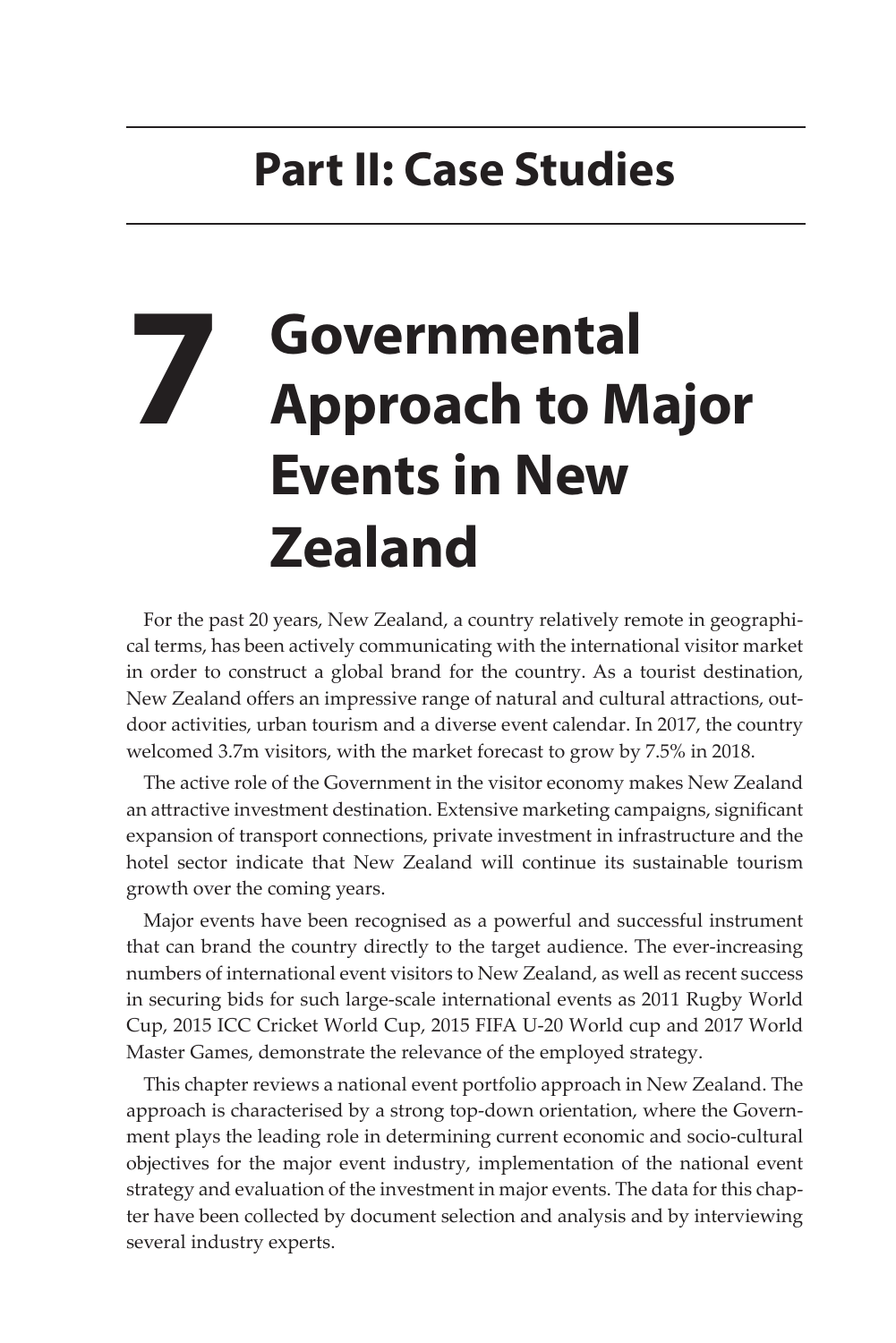## **First steps**

In 1990s to early 2000s, the Government of New Zealand was providing support to major events, usually through a co-funding scheme, using cash grants as the main form of sustenance. This included bidding and hosting costs, investment in leveraging opportunities and assistance in conducting event feasibility studies. Decisions were made on a case-by-case basis. It was taken for granted that major events usually would be organised by private agencies and that Government participation was important only when an event advanced the government's objectives and brought benefits to the nation. This was a typical scenario of a policy related to events (Smith, 2012). The Government acted more as a regulative body or advisor, without actively contributing to the planning process.

The involvement of a large number of different institutional stakeholders in major events requires a strong coordination effort from the Government to avoid, for example, under-investment, duplication of services and operational issues. In response to this organisational and managerial demand, in 2001, an Interagency Events Coordinating Group (IAEG) was established. The IAEG was tasked to improve the coordination of government intervention in major events through the consideration of event proposals and information sharing among all interested agencies (Cabinet Office Wellington, 2004). As a group, the IEAG consisted of New Zealand Trade and Enterprise, Tourism New Zealand, Creative New Zealand, Sport and Recreation New Zealand, Te Puni Kokiri (Ministry of Maori Development), the Ministry of Tourism, the Ministry for Culture and Heritage, the Foundation for Research, Science and Technology, and the Ministry of Economic Development.

All these institutions directly or indirectly participated in the coordination of major events in New Zealand, which kept causing organisational issues even after the IAEG was created. For example, the IAEG had no allocated funding to specifically support major events and develop national bids. Different government agencies and ministries used their own budgets to fund only those events which fitted into their strategies without any alignment to the overall national vision and national priorities. Hence, the broader goals which could have been achieved through strategic planning and management of major events were not properly identified and supported.

There was also a lack of communication and coordination between the government agencies and the private sector. The IAEG had no accepted and shared criteria for assessing submitted event proposals. As a result, event organisers did not clearly understand how to cooperate with the Government, as all the decisions to support and fund events were taken on an ad-hoc basis.

It became obvious that a more strategic approach to planning and developing of major events in the country was necessary. In 2003, the IAEG was tasked to develop a national major events strategy.